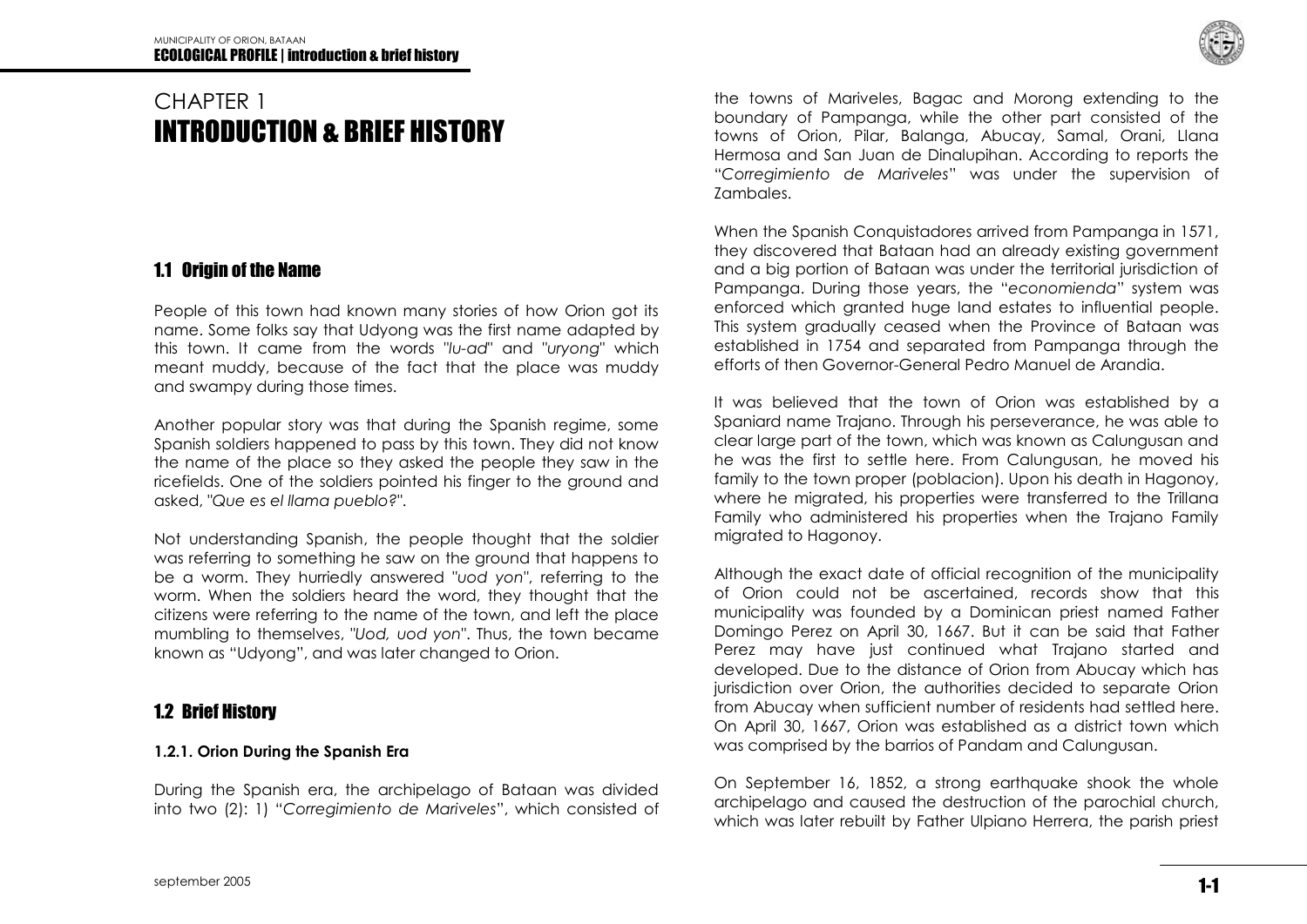of the town at that time. In 1892, forty years later, a big conflagration practically burned the whole town so that only three houses remained standing. It was Father Campones who tried to reconstruct the town from the ashes and ruins of the fire. This was the start of progress.

When the movement against the Spanish regime spread across the country, the Katipunan (KKK) had an affiliate established in Mariveles. This spread to other towns in Bataan. In 1896, Francisco Dinglas arrived in Cabcaben, Mariveles from Corregidor. He used the "non de plum" "Walang Sugat" and established the KKK with the help of Teodoro Barcarse, recruited members from the other towns including Orion, while Ubano de Guzman trained the youngsters from Orion in martial arts – "Manumano" and "arnis". They were known as "Dampulan" from the materials they used to sew pants. They were also the first members of KKK in Orion under Victor Baltazar.

#### **1.2.2. Orion During World War 2**

The year 1941 saw the destruction of the once prospering town of Orion as the entire Bataan Peninsula became the last standing ground of the Filipino and American soldiers. Filipino and American soldiers fought hand in hand against the Japanese Forces, but eventually lost. On April 9, 1942, the Fall of Bataan was marked by the infamous "Death March". After the war, the town of Orion suffered a great deal of destruction and had to be rebuilt from the ruins of war.

#### **1.2.3. Significant Historical Personalities**

#### **Don Cayetano Arellano**

Among Orion's other contributions to Philippine history is Don Cayetano Arellano, the first Filipino chief Justice of the Supreme Court.







*Source: http://corregidor.org/chs\_map/map\_main.htm*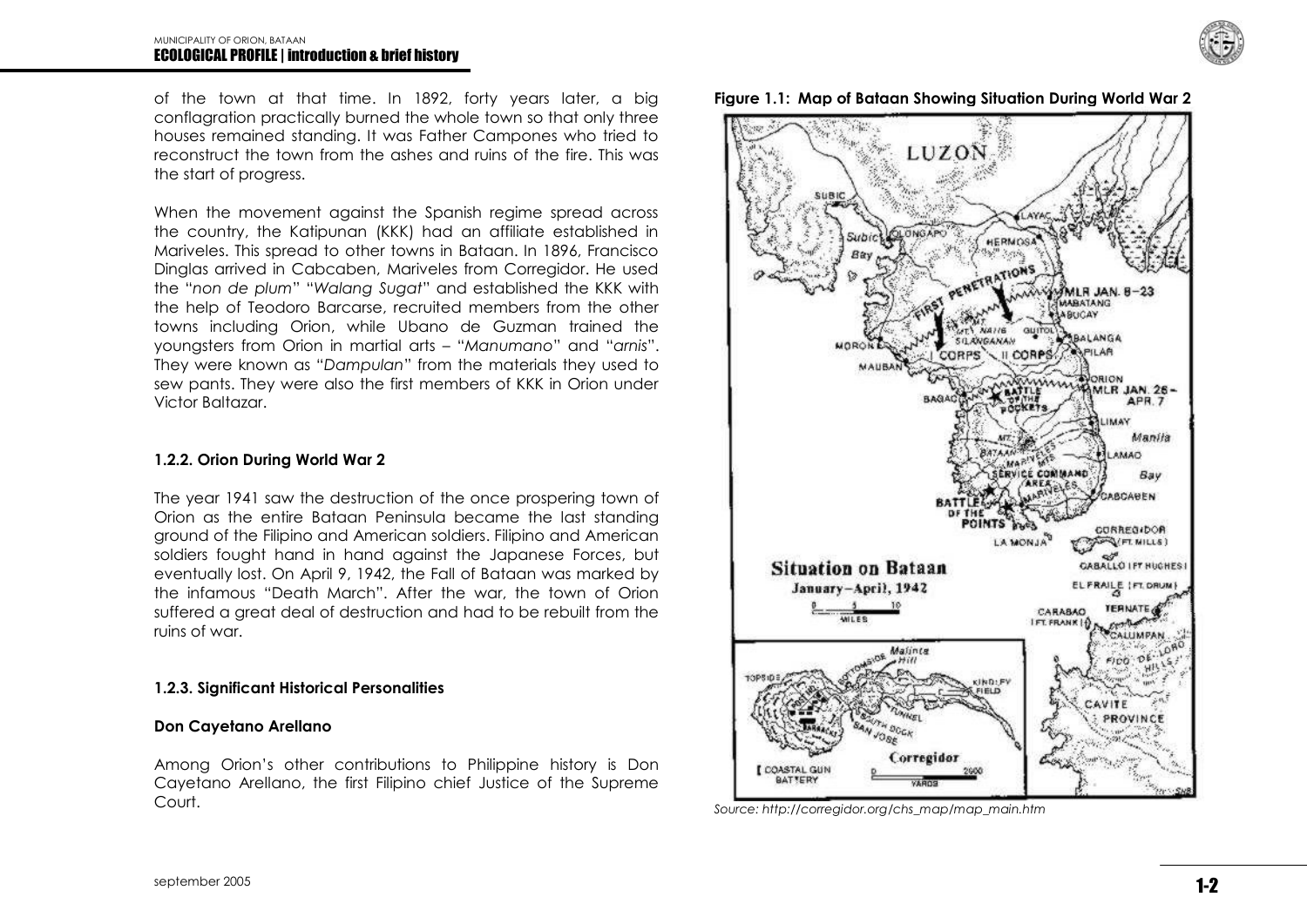



Cayetano Arellano was born in Udiong (later Orion), Bataan on March 2, 1847. His Father was a Spaniard named Servando Arellano who was married to Cristina Lanzon.

He started as a working student in San Juan de Letran. After finishing his studies he transferred to Sto. Thomas University, where he finished his Bachelor of Philosophy in 1862 and Bachelor of Theology in 1867. He then continued studying and finished law in 1876.

**Figure 1.2: Don Cayetano Arellano (1847-2000)**

After passing the bar examination, he ran his own office and at the same time a professor at the University of Sto. Thomas teaching

Civil Code. Cayetano's ability to teach law made many lawyers like him. They felt that they towed him a debt of gratitude. In fact, according to US President Warren G. Harding (term of office: 1921- 1923), Arellano could be matched to the Best Jurist in the world.

In 1886, he was named "*Magistrado Suplente*" and in 1893 he was appointed member of the provincial assembly and entrusted to him the basic rules of the assembly. After a few years, he became "*Magistrado Suplente dela Audencia Territorial de Manila*."

During the war, Don Cayetano became Secretary of Foreign Affairs. He was a councilor of the city of Manila in 1877. In 1898, he again re-opened his law office. He was appointed Head of the Highest Court in the country on May 29, 1899. He was the very first Filipino to hold this great position.

When the jurist toured the different parts of the world in 1904, President Theodore Roosevelt appointed him to represent the United States to the Philippines. He was also honored with a Doctor of Laws degree by the University of Yale. Ten years later, the University of the Philippines gave him the same honor for his competence and dedication.

Cayetano died on December 23, 1920. Before he died, he requested "No flowers and ceremonies", instead he insisted having a simple funeral.

Established in 1938, the Arellano Law School located in Pasay City, Metro Manila, was so founded in honor of him. A barangay in Orion was also named after him. A marker in front of the Municipio stands in his remembrance.

#### **Figure 1.3: Don Cayetano Arellano Marker in front of the Municipio**